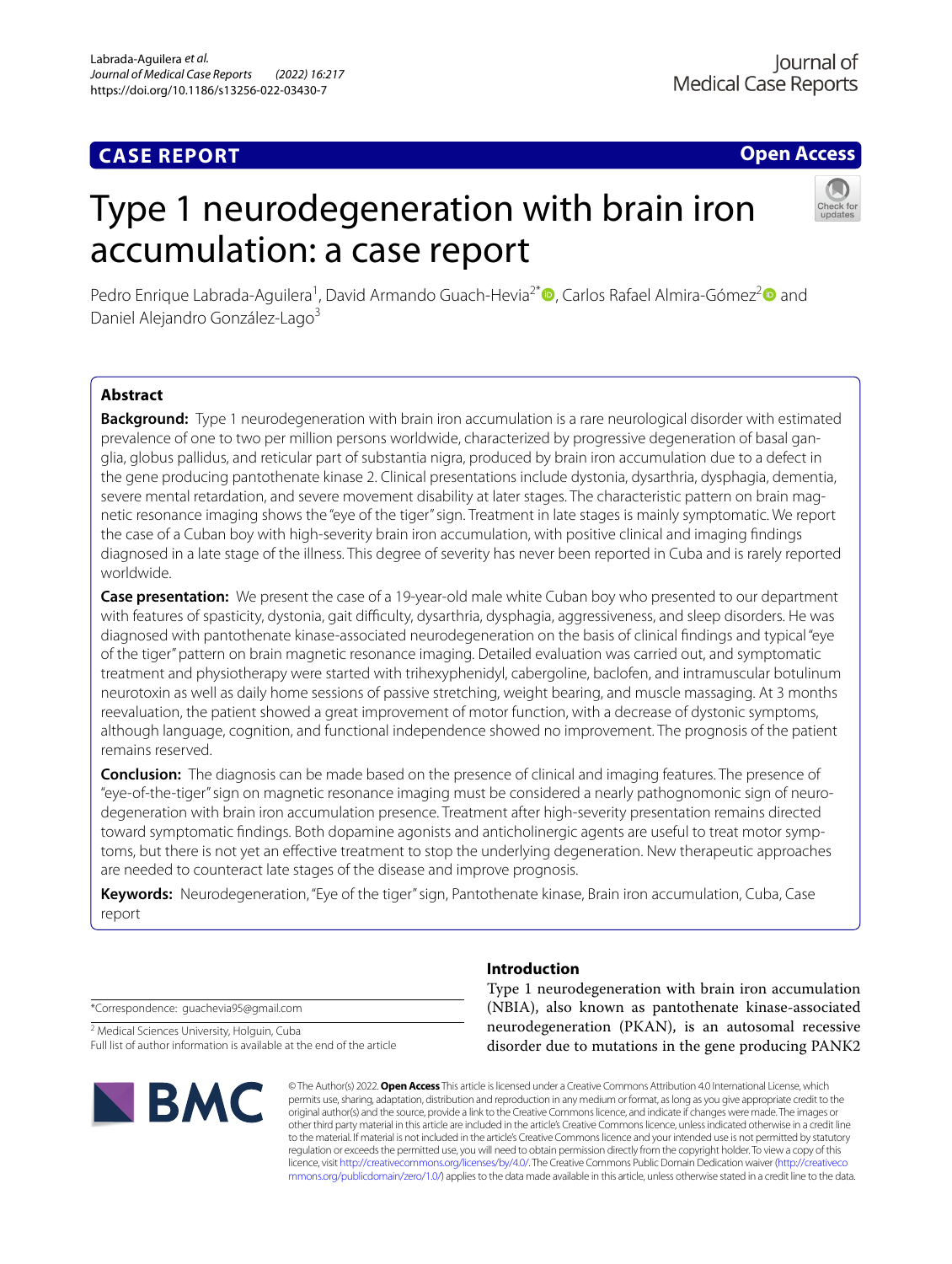located in chromosome 20p13-p12.3, with estimated prevalence of one to two per million persons worldwide, and a highly variable phenotype [[1\]](#page-4-0). PKAN is the most common disorder within the group of NBIA disorders, formerly known as Hallervorden–Spatz disease (HSD) [[2\]](#page-4-1). The exact etiology of PKAN is not known. One proposed hypothesis is that abnormal peroxidation of lipofuscin to neuromelanin and defcient cysteine deoxygenase lead to abnormal iron accumulation in the brain, specifcally at the globus pallidus and pars reticulata of substantia nigra, provoking both axonal and neuronal damage [\[3](#page-4-2)]. Motor manifestations of PKAN include dystonia, chorea, pyramidal signs, Parkinsonism, spasticity, dysarthria/anarthria, and dysphagia. Cognitive impairment, psychiatric features, progressive dementia, oculo-motor deficits, and retinopathy may also be present [\[2](#page-4-1)]. The genotype–phenotype association is not well understood, and key features such as rate of progression, age at onset, and signs and symptoms are highly variable, even among siblings and individuals with identical mutations [[4\]](#page-4-3). Treatment remains mostly symptomatic. A multidisciplinary team approach involving physical, occupational, and speech therapists may be needed to improve functional skills and quality of life. We report the case of a Cuban boy with high-severity brain iron accumulation, with positive clinical and imaging fndings, diagnosed in a late stage of the disease. This degree of disease severity has never been reported in Cuba and is rarely reported worldwide. Symptomatic treatment and physiotherapy were prescribed. The prognosis of the patient remains reserved.

# **Case description**

A 19-year-old male white Cuban patient was brought to medical consultation by his mother, complaining of progressive rigidity of head and arms, resting tremor of hands, severe speech problems, and severe swallowing difculties,that started around 4 months before. His mother also referred aggressiveness and sleep problems. Regarding personal history, the mother referred that the patient had appropriate neurologic development until 5 years old, then began to present progressive gait alterations with transitory extension postures of lower limbs, which frst appeared with walking, then with motion intention, until becoming permanent. Several months later, he started presenting dystonic postures described as irreducible extension of head, lower limbs, and wrists, combined with inexpressive face. In the last year, functionality had been seriously afected, to the point of complete reliance for basic and instrumental daily activities. From that moment on, he has been confned to a wheelchair and bed. The patient had been never properly diagnosed because his family lived in a poor village in the mountains, and through the years his clinical state remained relatively constant, until about 4 months before, when he started to show worsening symptoms and her mother decided to take him to the provincial hospital, from where his case was referred to our service.

On examination, he showed incoherence in the interview, with dysarthria, low-tone voice, behavioral instability, and hetero-aggressiveness. He only tolerates liquid food, showing dysphagia to solids. Cognitive examinations showed average results, without progressive intellectual decline. Direct psychological interview/ exploration showed impulsive behavior, impatience, decreased perception of reality, fear of social contacts, plane moral control, and moderate anxiety. When evaluating praxis through neuropsychological tests, the patient was capable of completing simple orders but could not achieve those with greater complexity, related to memory and motor control.

On neurological examination, the patient showed inexpressive but symmetric face, with limited upper ocular movements, with tongue contracted in dystonic posture. When the patient tried to move, he mobilized his four extremities, showing dystonic posture in extension of the limbs and head. Both muscular and tendinous refexes appeared diminished. Sole refexes were normal. Neuroconductive and electromyographic investigations showed no alterations. A diagnosis of generalized dystonia was considered due to the alterations of the neurologic development, and secondary causes were therefore studied.

Routine laboratory evaluation including ceruloplasmin, ferritin, iron, copper, lipid profle, and antinuclear antibodies were within normal ranges. Peripheral blood flm did not reveal acanthocytes. Doppler sonography of brain parenchyma was normal, and fundus examination was unremarkable, without Kayser–Fleischer ring on slitlamp test. Unfortunately, analysis to detect *PANK2* gene mutation could not be done in our country. Both lactic acid (6.6 mg/dl, normal range 4.5–19.8 mg/dl) and serum cooper (100 µg/dl, normal range 80–156 µg/dl) were within normal limits.

Cerebral MRI showed bilateral low-density globus pallidus with soft central high-intensity zones in T2 and fuid-attenuated inversion recovery (FLAIR) sequences. The observations were also present in ferromagnetic susceptibility sequences, matching with the "eye of the tiger" sign, compatible with iron deposits and globus pallidus damage (Fig [1](#page-2-0)).

Wilson's disease, neuroacanthocytosis, and the juvenile form of Huntington disease were ruled out. In addition, despite the lack of genetic tests, all subtypes of NBIA listed in Table [1](#page-2-1) [\[5](#page-4-4)] were also considered.

Diagnosis of severe type 1 NBIA, based on neurological symptoms/signs as well as MRI fndings, was made. Both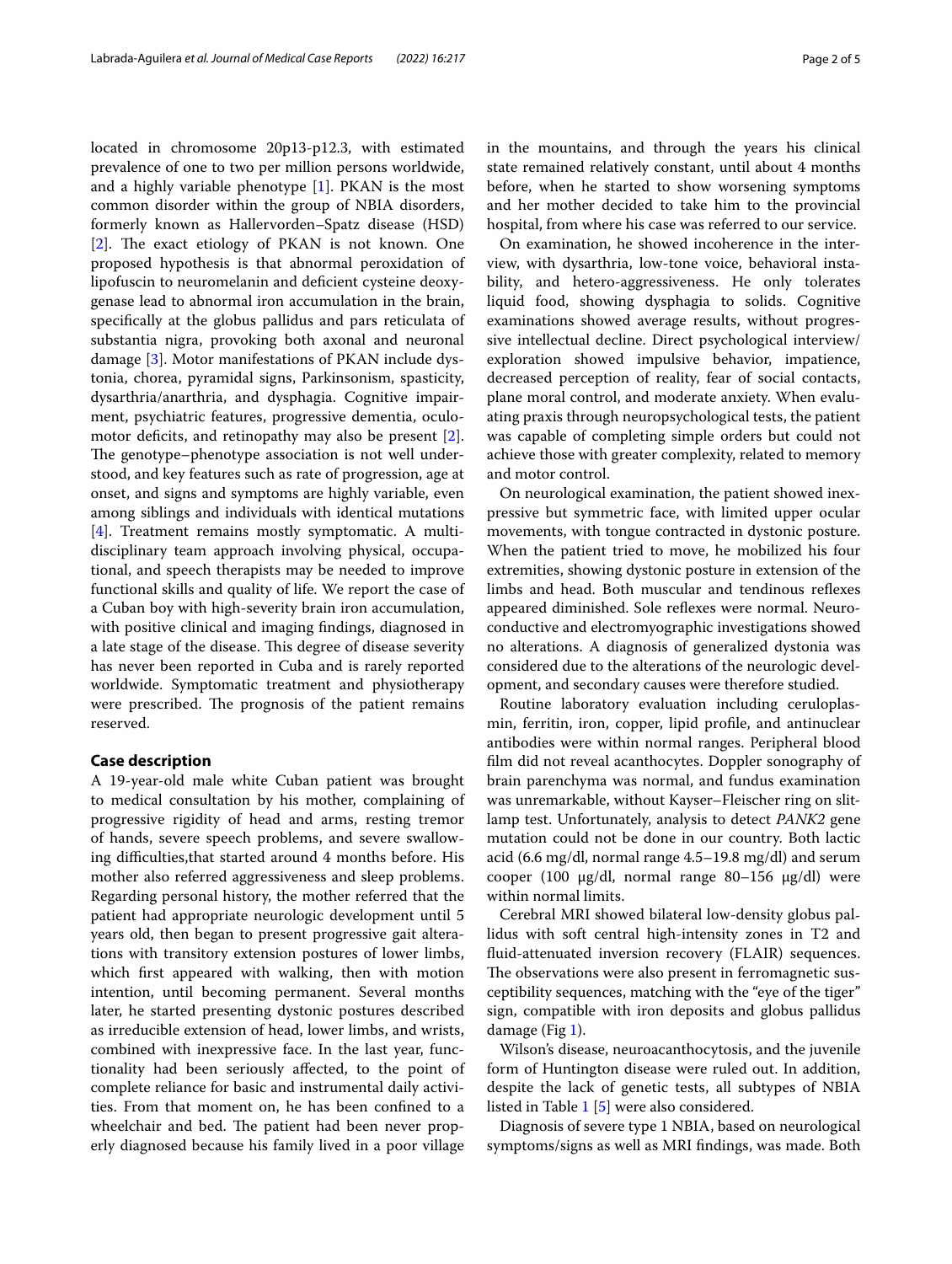

<span id="page-2-0"></span>of the tiger" sign, due to pantothenate defcit

<span id="page-2-1"></span>

|             |  | Table 1 NBIA subtypes described to date and mode of |  |  |  |
|-------------|--|-----------------------------------------------------|--|--|--|
| inheritance |  |                                                     |  |  |  |

Autosomal recessive

| Pantothenate kinase-associated neurodegeneration (PKAN)                         |
|---------------------------------------------------------------------------------|
| Phospholipase A2-associated neurodegeneration (PLAN)                            |
| Mitochondrial membrane protein-associated neurodegeneration<br>(MPAN)           |
| Fatty acid hydroxylase-associated neurodegeneration (FAHN)                      |
| Coenzyme A synthase protein-associated neurodegeneration (CoPAN)                |
| Kufor Rakeb syndrome                                                            |
| Woodhouse-Sakati syndrome                                                       |
| Aceruloplasminemia                                                              |
| Autosomal dominant                                                              |
| Neuroferritinopathy                                                             |
| X-linked dominant                                                               |
| Beta-propeller protein-associated neurodegeneration (SPAN)                      |
| Fram: Nossif D. Baraira IC. Cnity M. Capitao C. Faria A. Nouradoganaration with |

From: Nassif D, Pereira JS, Spitz M, Capitao C, Faria A. Neurodegeneration with brain iron accumulation: a case report. *Dement Neuropsychol*. 2016; 10(2):160– 164.<https://doi.org/10.1590/S1980-5764-2016DN1002014>

symptomatic treatment and physiotherapy were started, with cabergoline (1 mg) one tablet each 5 days, trihexyphenidyl (5 mg) one tablet each 8 hours, baclofen (10 mg) one tablet each 8 hours, and intramuscular botulinum neurotoxin (100 U/4 ml) 25 U in the latissimus dorsi, trapezius, sternocleidomastoid, and brachial triceps muscles, bilaterally, each 3 months. Besides, the patient underwent two daily home sessions of passive stretching, weight bearing, and muscle massaging performed by his mentors supervised by local healthcare givers. In addition, a healthy diet based on fruit and vegetable formulae strengthened with meat was prescribed. At 3 months reevaluation, the patient showed great improvement of motor function with decreased dystonic symptoms, although language, cognition, and functional independence showed no improvement.

## **Discussion**

Brain iron accumulation was frst reported in 1922 by Julius Hallervorden and Hugo Spatz, two German neuropathologists who named the disease. Unfortunately, they conducted unethical studies on brain specimens of mentally handicapped persons, executed during the Third Reich "Racial Hygiene" program; therefore, the term HSD has progressively entered disuse, being substituted by type 1 NBIA or PKAN [\[6](#page-4-5)], distinguished from other subtypes of NBIA by later onset during childhood, MRI fndings, laboratory tests, and genetic analysis [[7\]](#page-4-6).

Our patient's diagnosis was made on the basis of clinical and MRI fndings. Genetic analysis could not be done in our country, which is an objective limitation. The age of the patient at onset was 5 years, when he started to present gait alterations and dystonic postures. Marshall *et al*. obtained in their study a median age of PKAN symptom onset of 7.0 years, with a wide range  $(<1.0-$ 20.0 years). They also referred that nearly 70.0% of families reported that patients had problems with walking as a presenting symptom, and that high-severity PKAN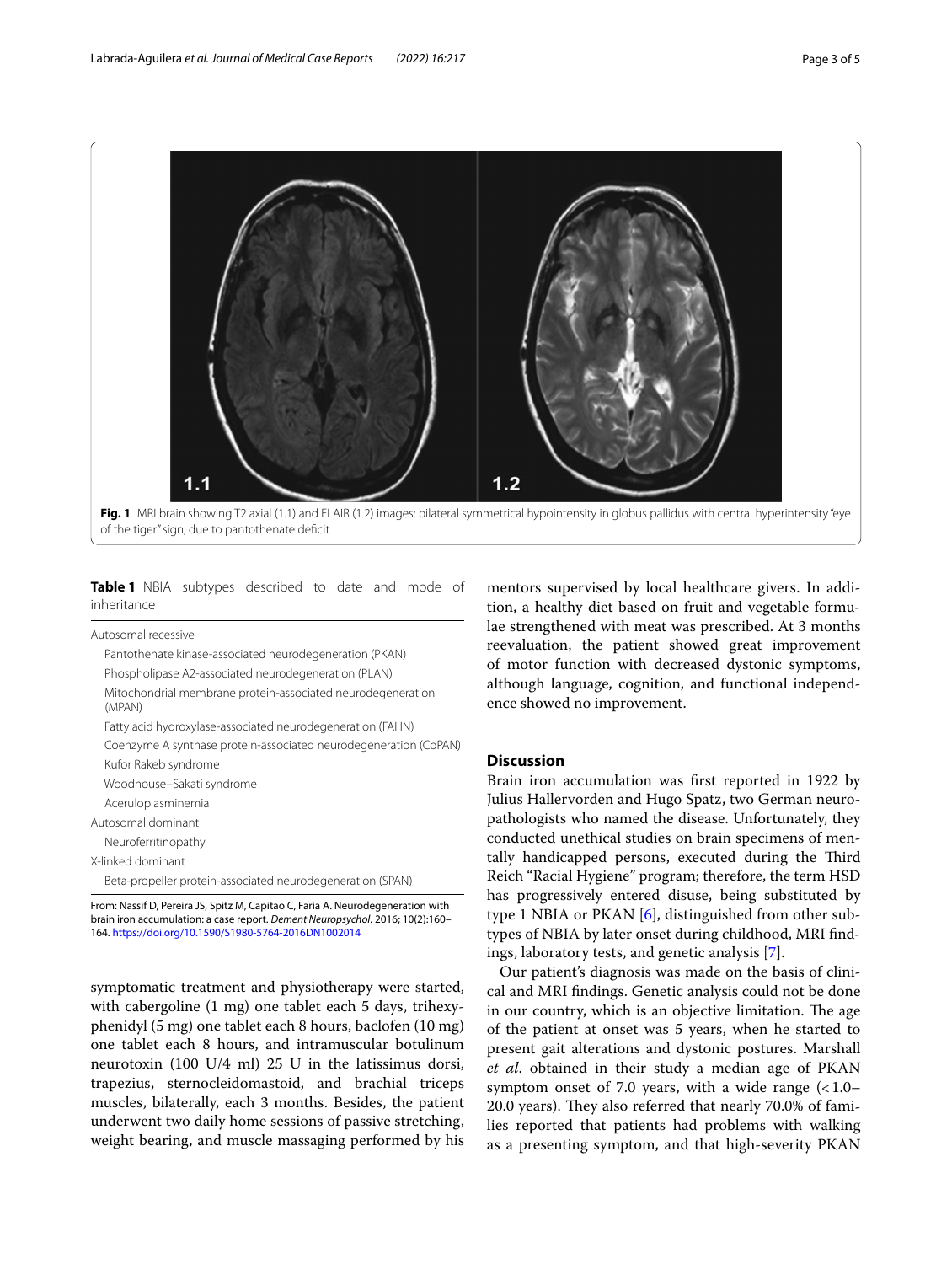presented uniformly with walking difficulties  $[4]$  $[4]$ . This information coincides with the current report.

In terms of MRI fndings, the patient's T2 and FLAIR sequences showed globus pallidus changes, described by Sethi *et al*. as the "eye of the tiger" sign, seen only in NBIA [\[8](#page-4-7)]. Initially, hyperintense areas are seen at globus pallidus and substantia nigra. As NBIA progresses, a hypointense rim is seen around it, due to iron deposition. The evolution of PKAN suggests that neuroaxonal degeneration is followed by pallido-nigral pigmentation and deposition, which is only a late phenomenon. The hyperintensity represents pathologic changes, including gliosis, demyelination, neuronal loss, and axonal swelling, while the surrounding hypointensity is due to loss of signal secondary to iron deposition [\[2](#page-4-1)]. From onset to date of diagnosis, 14 years have passed. The average survival after diagnosis is about 12 years due to progression of symptoms [\[6](#page-4-5)]. We found only two case reports from Cuba, describing three diferent patients diagnosed during childhood with early stages of the disease, none with the symptomatic severity seen in our patient [\[9](#page-4-8), [10\]](#page-4-9).

Once the diagnosis was established, treatment was indicated. Treatment of patients with NBIA remains directed toward symptomatic fndings. Hypertonia is usually a combination of rigidity and spasticity and may be difficult to treat. Anticholinergic agents may help to reduce motor symptoms. Baclofen and trihexyphenidyl remain the most efective drugs for disabling dystonia and spasticity. When oral baclofen is no longer able to adequately control the movement disorder, placement of a continuous intrathecal baclofen pump may be considered [[3\]](#page-4-2). In addition, botulinum toxin as a blocker of acetylcholine release can be helpful for many patients, especially those whose quality of life is improved by treating a limited body region. Tremor responds best to dopaminergic agents such as cabergoline or levodopa [[11\]](#page-4-10). Other drugs, although not available in Cuba, have proved efficacy to treat the symptoms. The anticholinergic agent benztropine helps rigidity and tremor [\[3](#page-4-2)]. Benzodiazepines have been tried for choreoathetotic movements. Dementia is progressive, and no treatment has been proved to be clearly effective  $[11]$ . Symptoms such as drooling and dysarthria can be troublesome, but have been efficiently treated with methscopolamine bromide, oral glycopyrrolate, and hyoscine patch [\[3](#page-4-2)], although none of these drugs are available in Cuba. Dysarthria may also respond to medications used for rigidity and spasticity. Speech therapy may also be useful, and computer-assisted devices may be employed in the treatment of advanced patients. Gastrostomy feeding may be necessary in advanced cases of dysphagia [\[11](#page-4-10)]. Furthermore, correct dietetic advice, rich in fruits and vegetables with a proper vitamin and mineral supply, may also be helpful to create an alkaline balance to decrease brain iron accumulation [[9\]](#page-4-8). Currently, new treatment strategies have been introduced with promising outcomes. Bilateral globus pallidus internus deep brain stimulation has been successful in refractory generalized dystonia in PKAN patients. Dystonia severity assessment using the Burke–Fahn–Marsden Dystonia Rating Scale (BFMDRS) at 1 month demonstrated a 31.3% improvement on the motor scale score [\[12\]](#page-4-11). Stimulating another target, such as subthalamus, could also be considered as a possible alternative in this condition [[13\]](#page-4-12).

Regular physiotherapy for normalization of muscle tone and improving functional independence is necessary. Passive stretching, reflex inhibiting postures, weight bearing, sensory stimulation, physio-ball therapy, and many more approaches help such patients to regain some functional skills and improve quality of life [[3\]](#page-4-2). In general terms, a multidisciplinary approach and constant evaluation and medication of symptoms must always be performed to slow the progression of the disease and increase patient quality of life.

# **Conclusion**

The diagnosis of PKAN can be made based on the presence of clinical and imaging features. The presence of "eye of the tiger" sign on MRI due to iron accumulation in globus pallidus must be considered as a nearly pathognomonic sign of the presence of NBIA. Treatment after high-severity presentation remains directed toward symptomatic fndings. Both dopamine agonist and anticholinergic agents are useful to treat motor symptoms, but there is not yet an efective treatment to stop the underlying degeneration. New therapeutic approaches are needed to counteract late stages of the disease and improve prognosis.

#### **Abbreviations**

MRI: Magnetic resonance imaging; PKAN: Pantothenate kinase-associated neurodegeneration; HSD: Hallervorden–Spatz disease; NBIA: Neurodegenera‑ tion with brain iron accumulation.

#### **Acknowledgements**

We gladly thank the patient and his family for their support and trust in us, and allowing us to publish this interesting case.

#### **Author contributions**

Conception, design, and literature searches: DAGH; Data collection: PELA, CRA-G; Drafting the article: DAGH; Critical revision of the manuscript for important intellectual content: PELA, DAG-L. All authors read and approved the fnal manuscript.

### **Funding**

Not applicable.

#### **Availability of data and materials**

The data that support the findings of this study are available from the corresponding author on request.